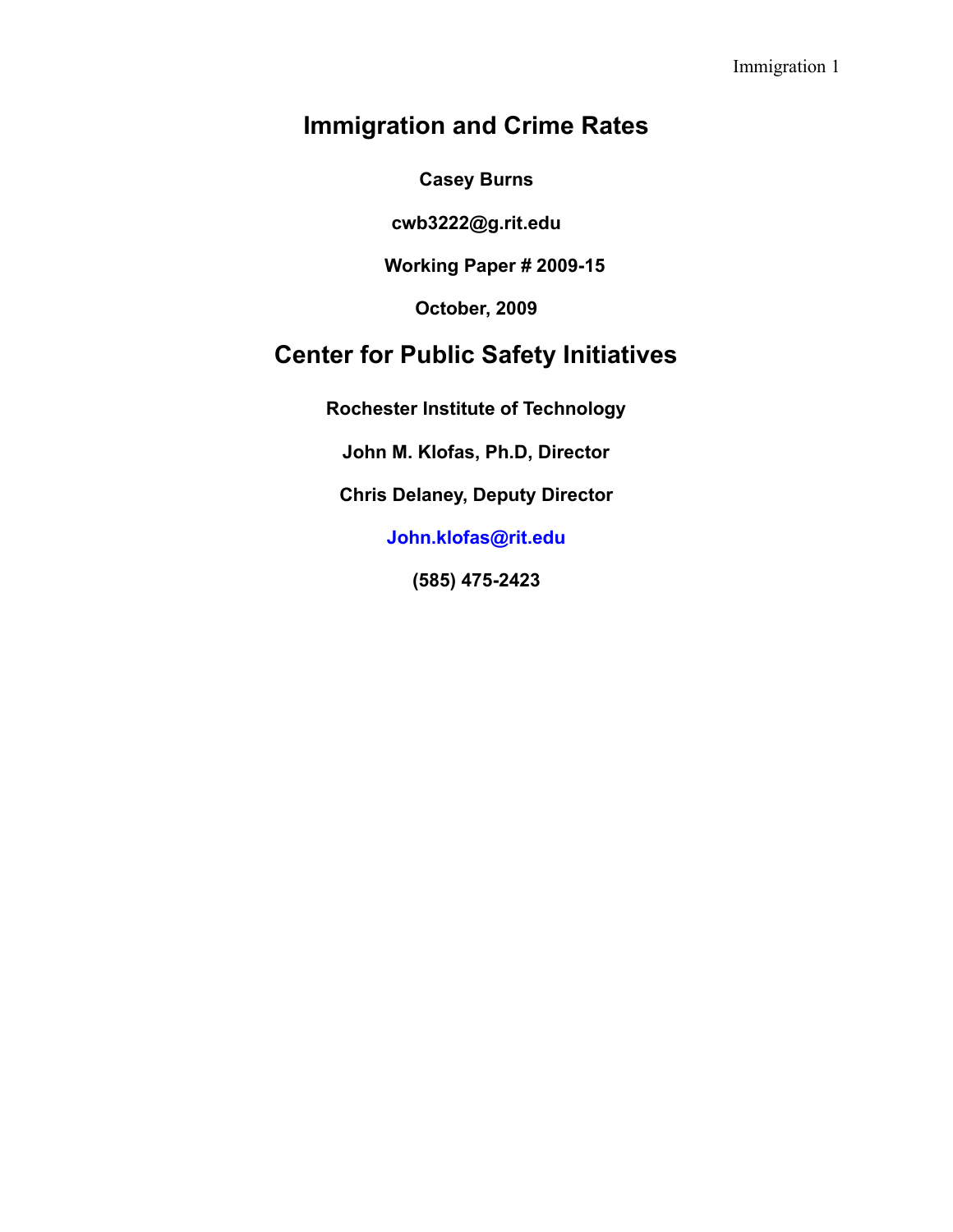# **Introduction**

This paper is the third in a series focusing on immigration and crime. This paper focuses on whether or not immigrants breed crime in neighborhoods that they inhabit.

### **Background**

A common theory today is that immigrants breed crime in all of the neighborhoods that they move into. Many recent studies have shown that immigration may actually reduce crime rates in specific neighborhoods. Many studies conducted on the individual level have shown that immigration reduces crime but there is not a lot of literature on immigration and crime at the macro level. Violent crime is also an area where immigration is show to not affect crime rates. Studies continue to show that the current trend in immigration does not increase the levels of crime on the individual level.

# **Crime conducive aspects of immigration**

Many current theories suggest that immigrants face many disadvantages when they settle into new areas such as higher levels of poverty, labor market discrimination, and economic hindrances. When an immigrant is not able to obtain economic success by legitimate means, they often participate in illegitimate activities. In many cases, the legitimate work an immigrant receives may not be enough to sustain them so they will also participate in illegitimate work (Reis, Weiss, Adelman & Jaret, 2005). Weiss (2005) notes that the crimes immigrants often partake in are theft, robbery, and extortion, but these may lead to more serious violent crimes, as immigrants form subcultures and gangs. Another way immigration may increase crimes rates is by displacing native-born people within the job market. If many immigrants receive jobs in a specific area this may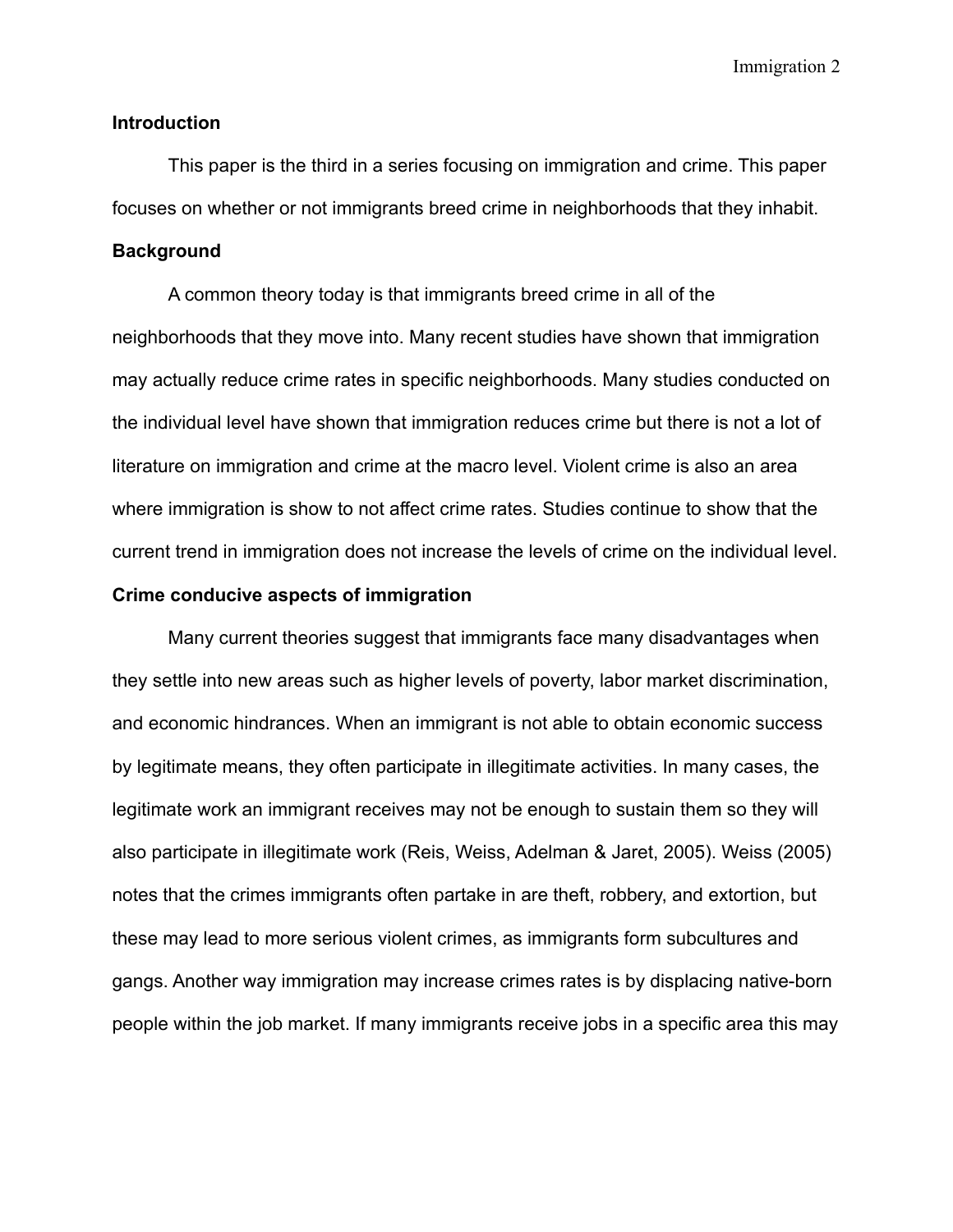cause native residents to not be hired and then commit a deviant act to sustain themselves (Reis, Weiss, Adelman & Jaret, 2005).

### **Crime inhibiting aspects of immigration**

Current trends in immigration show that immigrants today are coming to this country at a higher socio-economic status, versus the turn of the  $20<sup>th</sup>$  century when many of them were impoverished. New immigrants are more educated and less dependant, so they don't rely on deviant behavior to support themselves. Immigrants also form niches and communities where they support one anotther and no longer fill job positions native residents would be applying to (Zhou, 2001). Large groups of immigrants may also reinvigorate metropolitan areas by redeveloping cities and bringing new economic growth that was previously not there (Reis, Weiss, Adelman, & Jaret, 2005). This will decrease crime overall because immigrants, as well as native residents, will have jobs and no longer have a need to offend. With crime and immigration becoming a national concern, there has been a new wave of research focusing on the criminal involvement of immigrants in relation to native born residents (Olson, Laurikkala, Huff-Corzin & Corzin, 2009).

#### **Social Disorganization Theory**

Shaw and McKay (1942, 1969) developed the Chicago School and Social Disorganization theory. This theory was developed to show the patterns of delinquency and other social problems. The theory focuses more on structural differences of neighborhoods rather than individual traits (Olson, Laurikkala, Huff-Corzin & Corzin, 2009). Disorganization theorists believe that immigration is a disruptive force that increases disorder and raises crime rates, because areas with large amounts of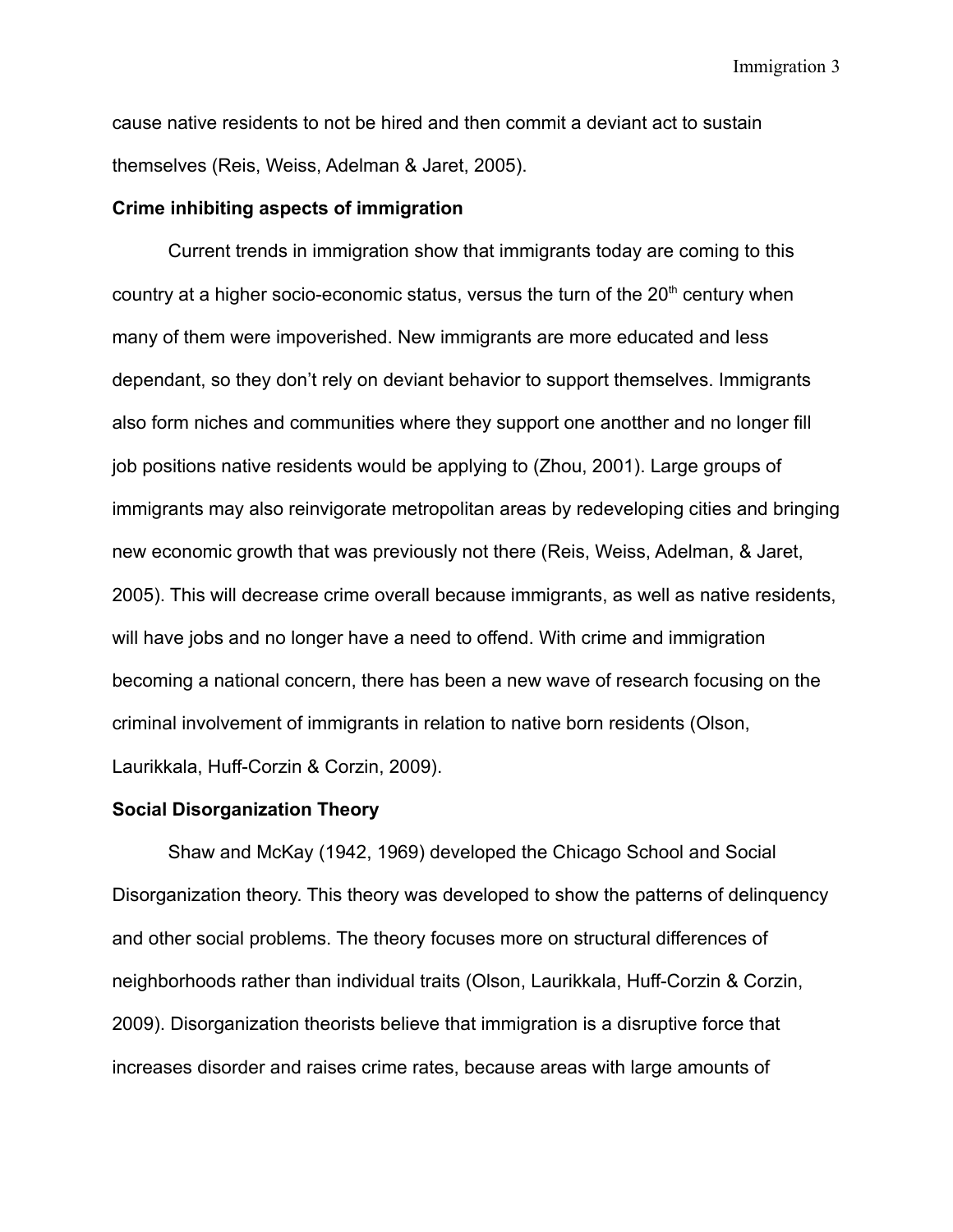immigrants have language and cultural differences which perpetuate the disorganization theory (Stowell, Messner, Mcgeever & Raffalovich, 2009). Many researchers looking into the affects of immigration on crime rely on social disorganization theory. Issues of immigration are explicitly addressed by social disorganization, stating that the presence of immigrants will be positively associated with levels of crime (Stowell & Martinez, 2009).

Researchers against the social disorganization theory have written that social disorganization will not adequately predict a positive relationship between immigration and crime (Olson, Laurikkala, Huff-Corzin,& Corzin, 2009). Crime and immigration is generally presumed to be a positive relationship, because immigrants move into neighborhoods where social disorganization is prevalent among the native-born people residing there. Social structural factors are solid predictors of neighborhood levels of violence among immigrants, but also native born residents of these neighborhoods (Stowell & Martinez, 2009). These neighborhoods are resource poor and residentially unstable before the immigrants get there (Stowell, et al., 2009), so it appears that immigrants build upon the social disorganization, but in reality may have no effect at all.

The social disorganization may have had some validity in the 19<sup>th</sup> and early 20<sup>th</sup> century when there was a very large influx of immigrants into socially unstable neighborhoods (Olson, Laurikkala, Huff-Corzin & Corzin, 2009). Today many researchers look at the selectivity theory of immigration to state that immigration has a negative effect on crime. It has been researched that if immigrants today have the means and the motivation to come to this country, then they will not move into the neighborhoods that social disorganization describes (Stowell et al., 2009). They are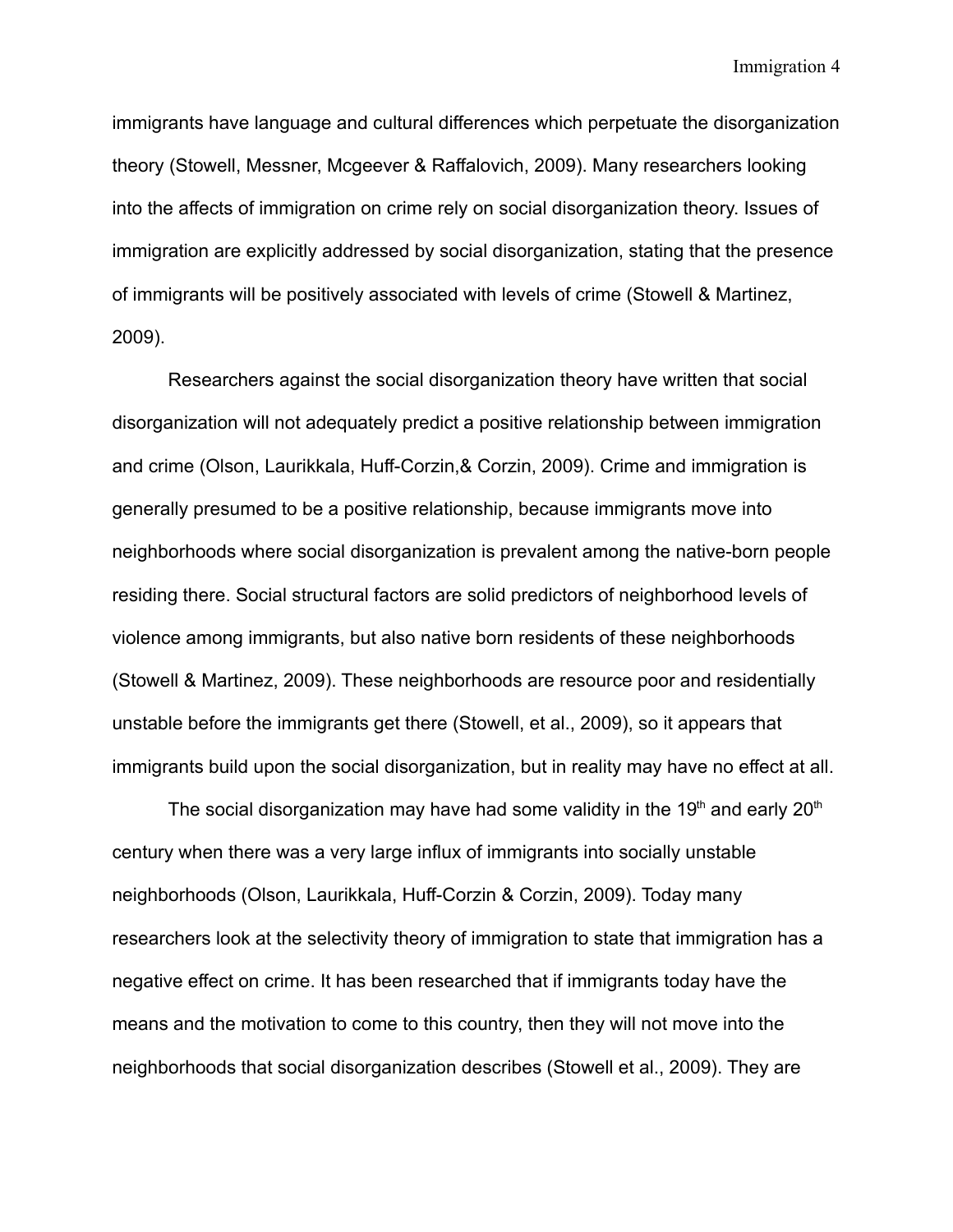known to have reliable financial means and higher education, which allows them to fill job positions that other people will not be fighting for. The new waves of immigrants are financially more stable and have no need to commit crimes.

# **Immigration and Violent Crime**

It has been found that new waves of immigrants do not increase violent crime rates. Violent crimes committed by foreign born citizens, naturalized citizens, and non citizens are no higher than violent crimes committed by native citizens and in many cases, immigrants are attributed to lowering crime rates (Olson, Laurikkala, Huff-Corzin & Corzin, 2009). Immigrants have been found to reduce homicide at a local level because they strengthen private networks and they help reinvigorate local community institutions. There is a protective affect among immigrants in disadvantage minority neighborhoods which helps lead them to lower violent crime rates. New immigrants tend to settle in the same places previous immigrants have settled so there are already preestablished institutions that facilitate community social control (Velez, 2009).

Some research has taken a look at ethnic specific immigration and how it affects violent crime rates. Latinos continue to comprise the majority of immigrant populations. It has been found that Latinos, specifically, do not contribute to increased rates of violent crimes (Stowell & Martinez, 2009). There has been a theory know as the "Latino Paradox" that suggests Latino immigrants, turn out better in several health related issues compared to native born residents (Stowell et al., 2009). It has even been found that Latino immigrants can diffuse native populations to the point where they lower homicide rates among black and white residents (Olson, Laurikkala, Huff-Corzin & Corzin, 2009).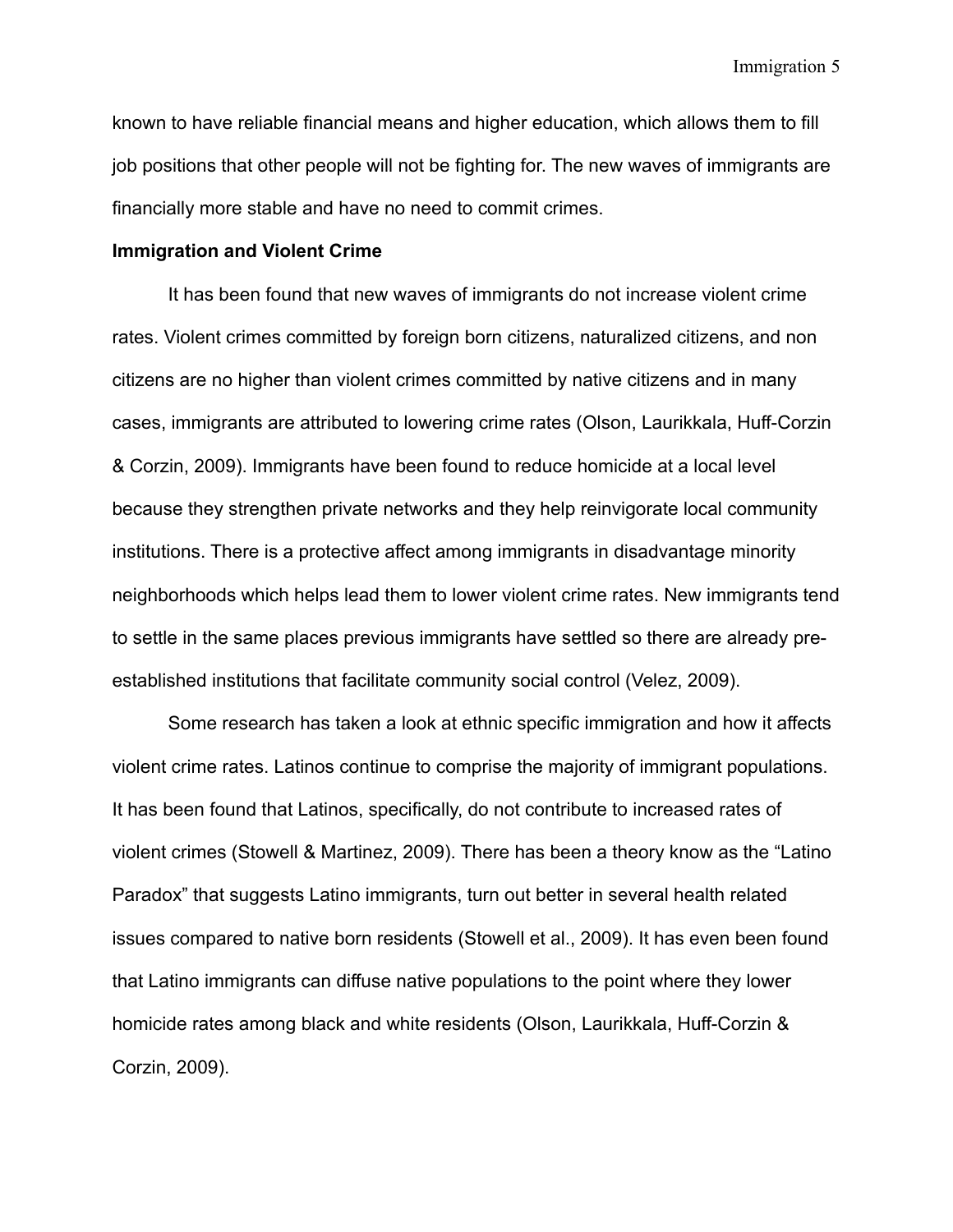# **Conclusion**

This paper focuses on whether or not immigration affects crime rates. All of the studies that have been done in the past focus mainly on the local level. Not a lot of studies have been done on the macro level. This paper looks at crime conducive aspects of immigration, crime inhibiting aspects of immigration, social disorganization theory, and immigration and violent crime.

# **Policy and Research**

 In the future immigration can be compared to crime rates in Rochester, NY to see if there is a relationship or not. If immigrants are the result of increased crime rates then policy can be implemented to try and stop more crime.